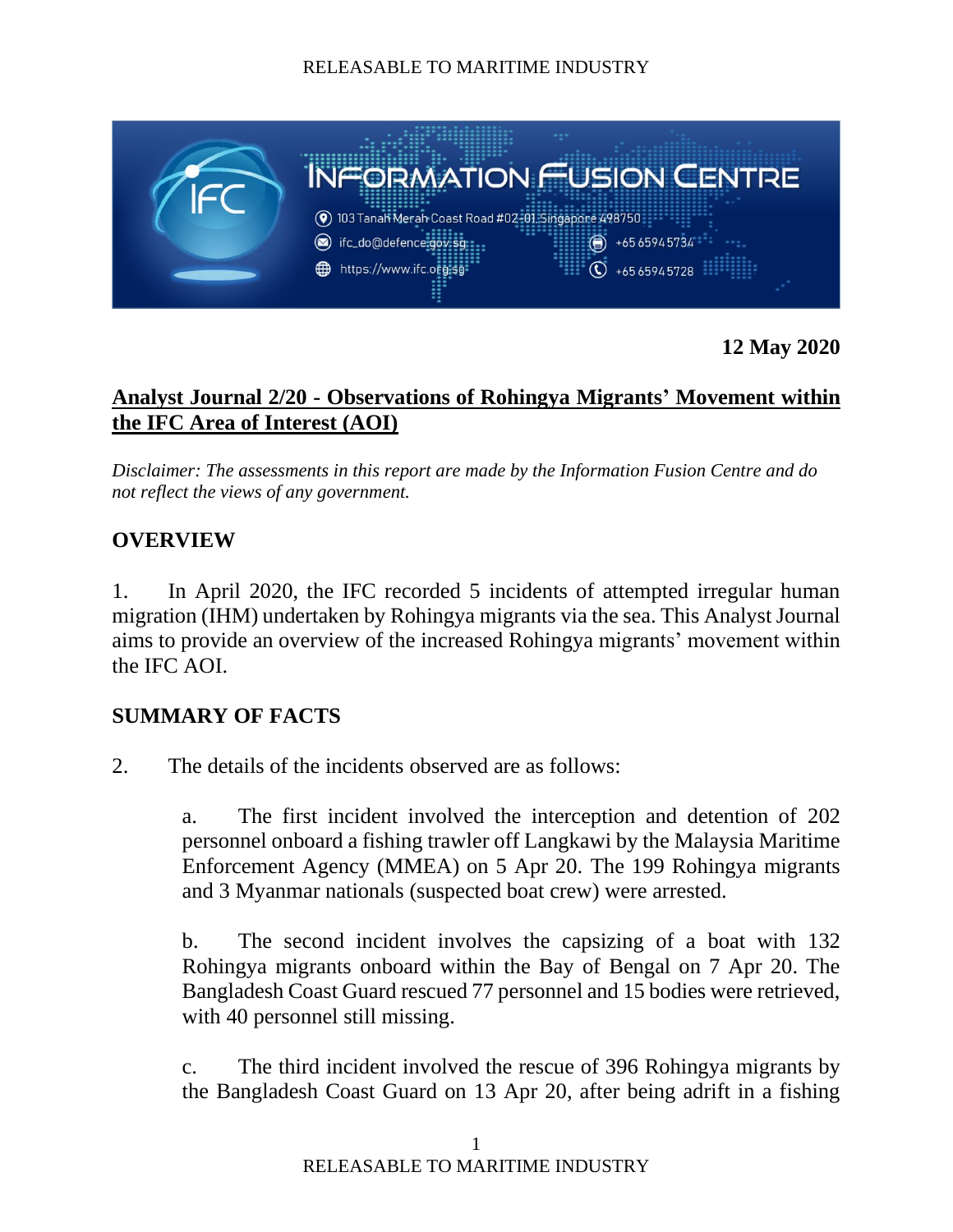trawler within Bangladeshi waters; Further investigation by authorities revealed that the fishing trawler was headed for Malaysia, and its estimated approximately 32 personnel had died at sea while the vessel was adrift.

d. The fourth incident involved the interception of more than 200 Rohingya immigrants onboard a fishing trawler by the Royal Malaysian Navy (RMN), after it was detected by a Royal Malaysian Air Force (RMAF) maritime patrol flight in international waters west of Langkawi (adjacent to Malaysian EEZ) on 16 Apr 20. The RMN provided the vessel with essential supplies before it was turned back at sea due to the prevailing COVID-19 countermeasures undertaken by Malaysian authorities.

e. The fifth incident involved a small boat carrying 43 Rohingya migrants coming ashore at Cox's Bazar in Bangladesh, on 28 Apr 20. They were believed to have disembarked from one of the larger vessels carrying migrants at sea.





# **PATTERN OF LIFE**

3. Movement Pattern. This pattern of migration by the Rohingya migrants observed in the recent incidents is consistent with past trending recorded by IFC and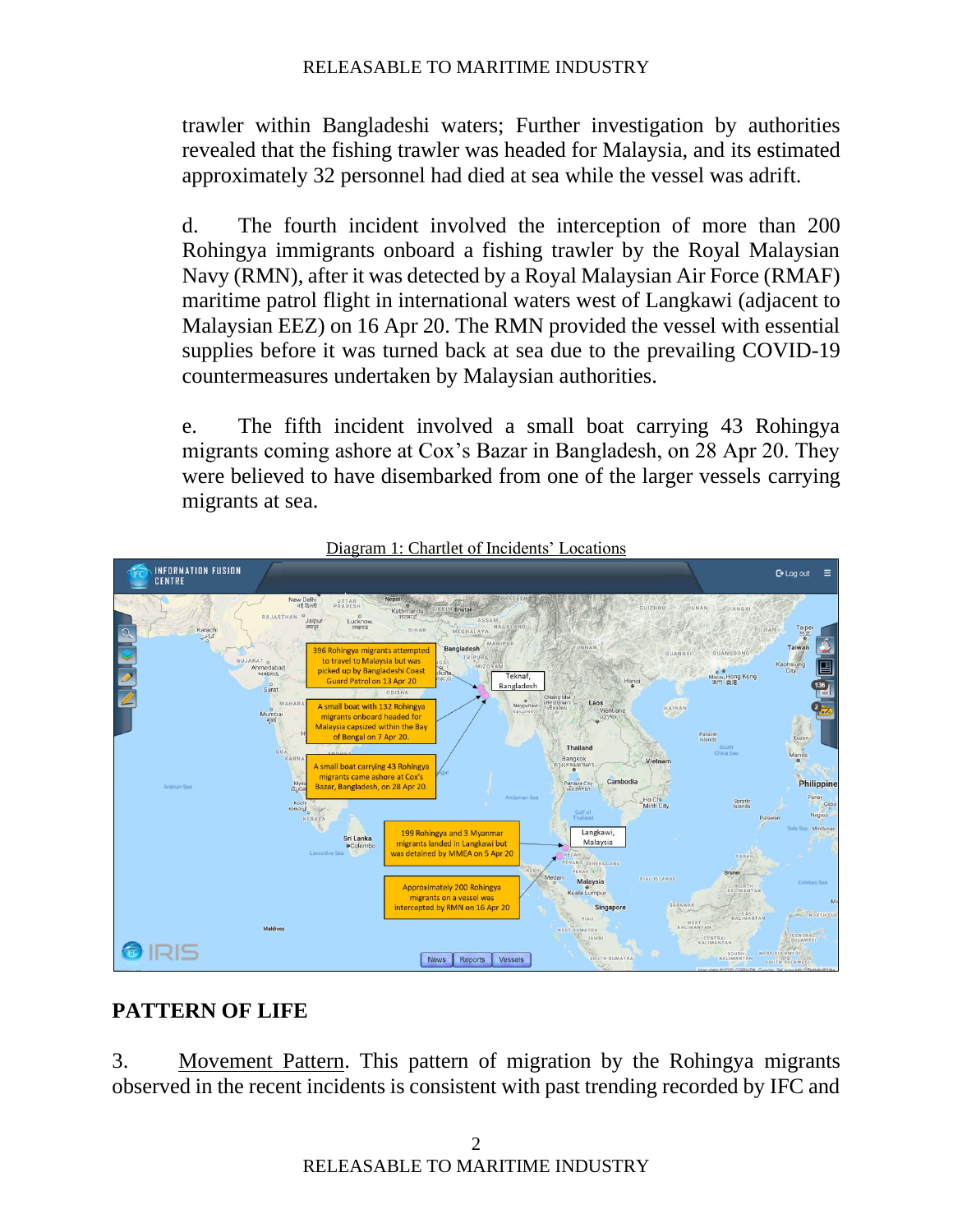the UNHCR's data. The IFC has observed that Malaysia is the "preferred" destination by the Rohingya migrants; of the 29 incidents involving Rohingya migrants recorded between 2018 to 2019, 21 incidents stated Malaysia as the destination, with Indonesia and Thailand as the stated destinations for the remaining 8 incidents. This could be attributed to Malaysia being regarded as an attractive location by migrants as it is a Muslim-majority state located near Myanmar, as well as the large Rohingya refugee community (over 100,000 personnel) in Malaysia, previously admitted into the country on humanitarian grounds.<sup>1</sup>



4. Movement Period. IFC has also observed that migration via maritime routes tend to occur between November to May and will reduce between July to October during the monsoon season, due to dangerous conditions at sea. The monsoon's heavy rainfall typical brings about landslides and flooding which severely damages infrastructure in the refugees' camps, limiting their access to basic amenities, as well as increasing health risks such as water contamination and disease outbreaks. The effects of the monsoon on refugee camps possibly increases the impetus for the

<sup>&</sup>lt;sup>1</sup> Despite Malaysia not being a signatory to the 1951 Refugee Convention and its 1967 protocol, the Malaysian government has been admitting Rohingya migrants into the country on an 'ad-hoc' basis.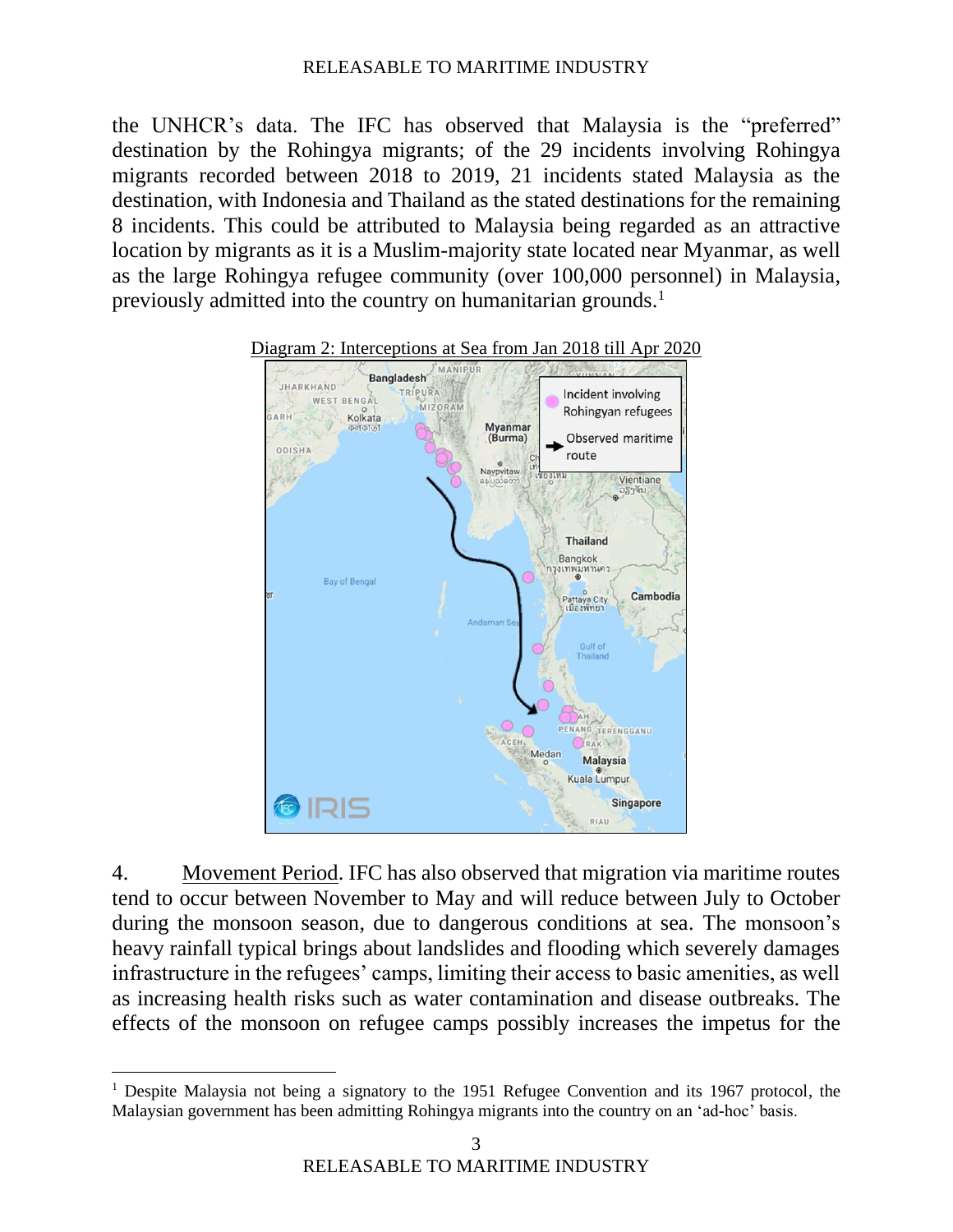Rohingyas to seek better livelihoods elsewhere when conditions are favourable at sea. Of the 29 incidents involving Rohingya migrants recorded by the IFC from 2018, most incidents occurred between the months of November to July. Monsoon season in the Bay of Bengal in 2020 has been forecasted to start at the end of April and is not expected to ease until June/July.



### **ENFORCEMENT ACTIONS BY MARITIME ENFORCEMENT AGENCIES**

5. Regional maritime enforcement agencies have generally stepped up enforcement efforts, which includes enhanced surveillance and deployment of assets at sea.

## **ASSESSMENT**

6. The increased of Rohingya migration attempts in the month of April 2020 is possibly due to the increased risk of COVID-19 in the refugee camps and the probable deteriorating conditions expected due to the forecasted monsoon season in the Bay of Bengal.

7. It is also likely that people smuggling organisations may have used the increased risk of COVID-19 and the deteriorating weather conditions to encourage